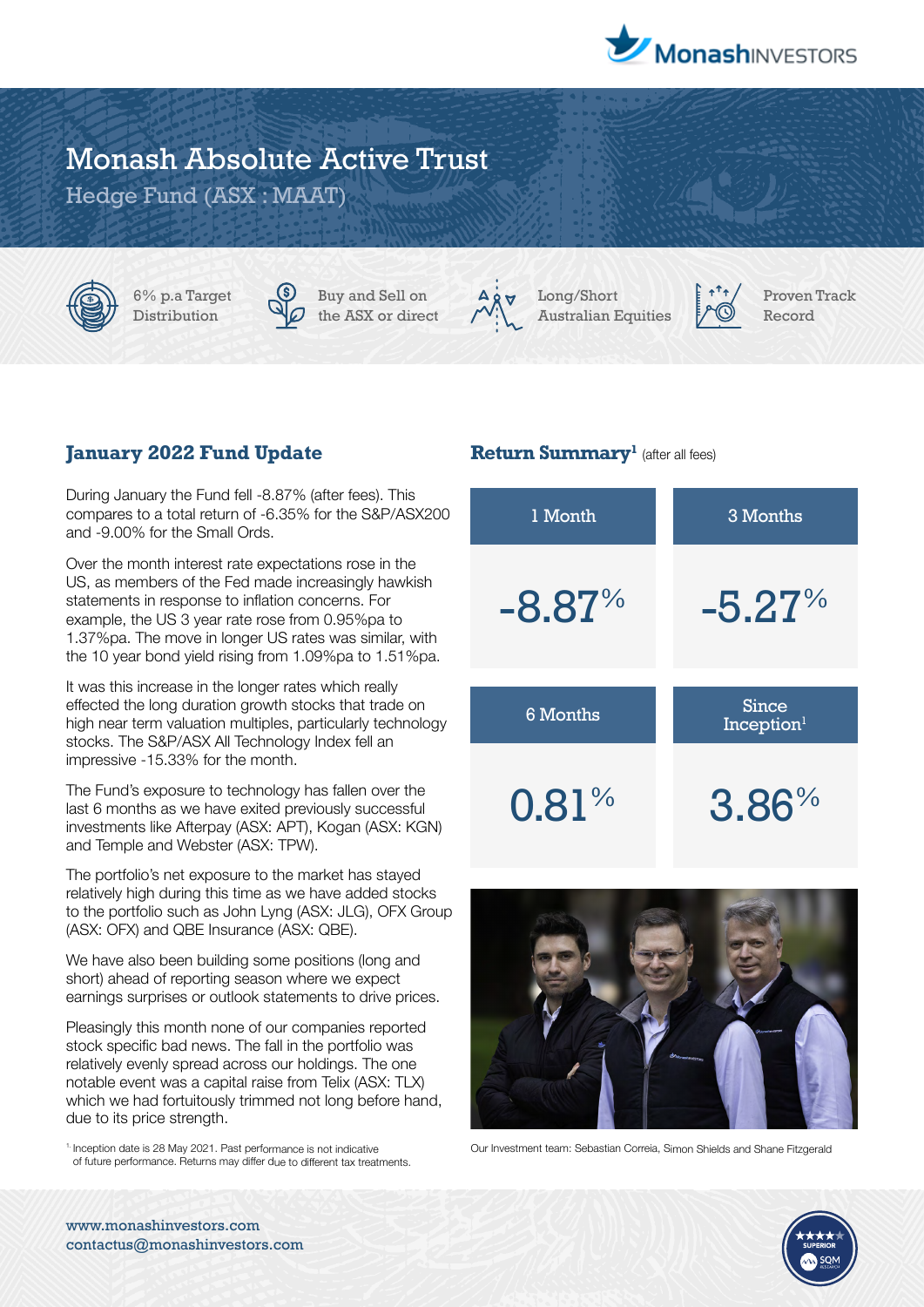

# Monash Absolute Active Trust

Hedge Fund (ASX : MAAT)

### Monthly Portfolio Metrics

| Outlook Stocks (Long)         | 15 Positions: 78%  |
|-------------------------------|--------------------|
| Outlook Stocks (Short)        | 3 Positions: -8%   |
| Event, Pair and Group (Long)  | 3 Positions: 20%   |
| Event, Pair and Group (Short) | 0 Positions: $0\%$ |
| Cash                          | 9%                 |
| <b>Gross Exposure</b>         | 106%               |
| Net Exposure                  | 91%                |

### Return Summary Since Inception (after fees) $6$

| <b>CYTD</b>                  | $-8.87%$ |
|------------------------------|----------|
| <b>FYTD</b>                  | $-0.98%$ |
| 1 Month                      | $-8.87%$ |
| 3 Month                      | $-5.27%$ |
| 6 Month                      | 0.81%    |
| Since Inception <sup>4</sup> | 3.86%    |

| Portfolio Analytics Since Inception <sup>5</sup> |        |  |
|--------------------------------------------------|--------|--|
| Sharpe Ratio                                     | 0.63   |  |
| Sortino Ratio                                    | 1.11   |  |
| Standard Deviation (p.a.)                        | 16%    |  |
| Positive Months                                  | 63%    |  |
| Maximum Drawdown                                 | $-29%$ |  |
| Avg. Gross Exposure                              | 91%    |  |
| Avg. Net Exposure                                | 79%    |  |
| Avg. Beta                                        | 0.66   |  |
| Avg. VAR                                         | 1.3%   |  |

<sup>4</sup>:Inception date 28 May 2021.<br><sup>5</sup>Due to lack of MAAT history, data from Monash Absolute Investment Fund (MAIF) (inception date 2 July 2012) has been used. Glossary of terms can be found on<br> the Fund's website at <u>www.mo</u>



www.monashinvestors.com contactus@monashinvestors.com